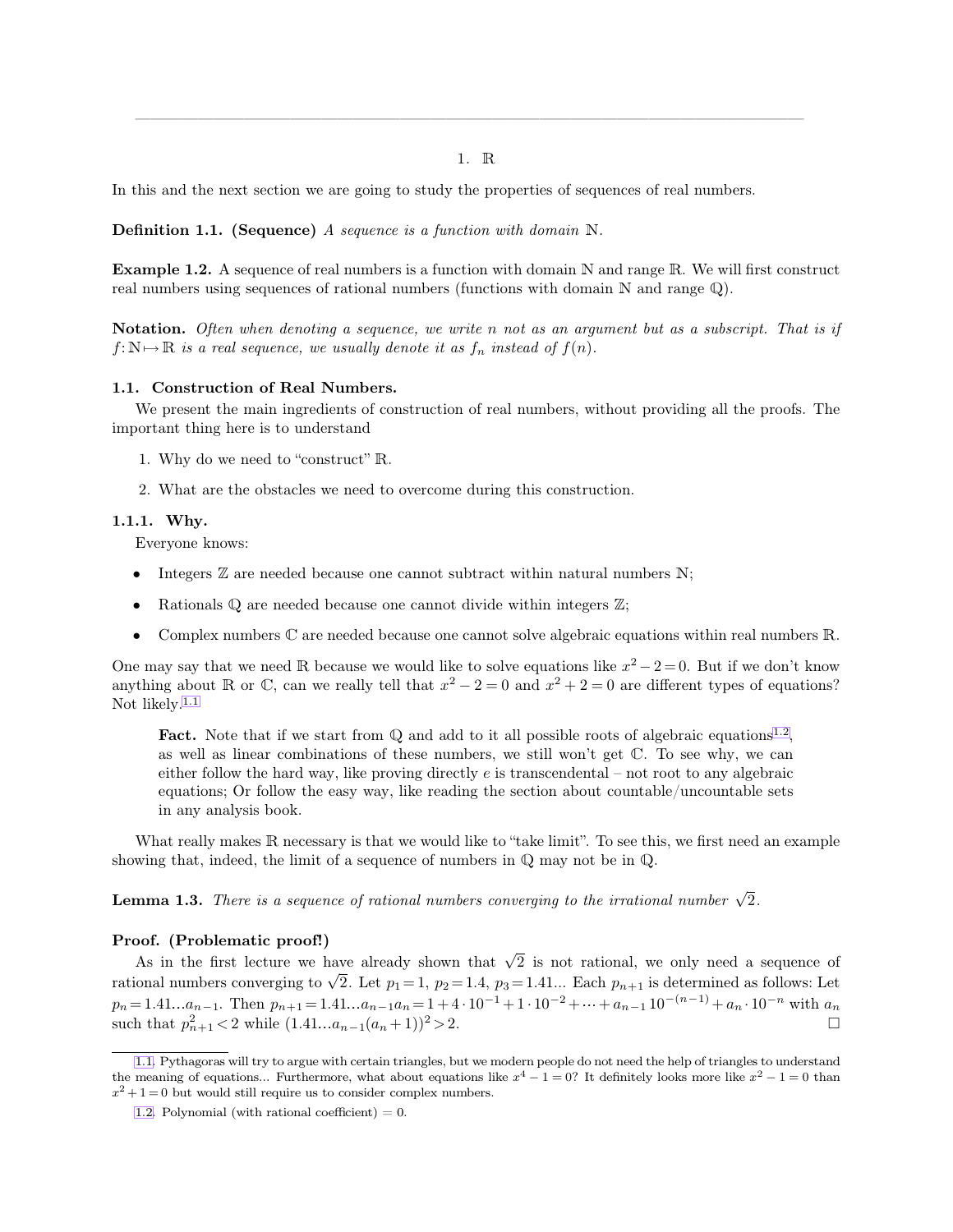The above argument is problematic – in fact the statement of the lemma itself is already problematic. The problem is that we already assumed the existence of the irrational number  $\sqrt{2}$ . Even worse, we also assumed that this "number" enjoys all the addition/subtraction/multiplication, or even limit... properties of the good rational numbers!

But if we cannot assume a priori the existence of the limit, how do we know that the sequence should have a limit? This makes necessary the notion of "Cauchy sequences".

**Definition 1.4. (Cauchy sequence)** *A sequence of numbers*  $a_1, \ldots, a_n, \ldots$  *(denoted*  $\{a_n\}$ *) is called a* Cauchy sequence *if the following holds:*

$$
\forall \varepsilon > 0 \ \exists N \in \mathbb{N} \ such \ that \ \forall m, n > N, \qquad |a_m - a_n| < \varepsilon. \tag{1.1}
$$

Think:

• Why is  $\forall \varepsilon > 0 \ \exists N \in \mathbb{N}$  such that  $\forall n > N, |a_{n+1} - a_n| < \varepsilon$  not enough?

**Example 1.5.** Show that

- $\{a_n\}, a_n = 3$  for all *n* is a Cauchy sequence.
- $\{a_n\}, a_n = 1.4142...$  as defined in Lemma [1.3](#page-0-2) is a Cauchy sequence.

**Proof.** We give detailed proof of the second claim here. By definition, we need to show that, given any  $\varepsilon > 0$ , we can find  $N > 0$ , such that whenever  $n, m > N$ ,  $|a_n - a_m| < \varepsilon$ . The key is to find N based on the size of  $\varepsilon$ .

Given any  $\varepsilon > 0$ . We can always find a number M such that  $\varepsilon > 10^{-M}$ . Now take  $N = M + 1$ . For any  $n,m>N$ , we know from the construction of the sequence that  $a_n,a_m$  share the first N digits, in other words

$$
|a_n - a_m| \leq 10^{-(N-1)} = 10^{-M} < \varepsilon. \tag{1.2}
$$

Thus the proof ends.  $\square$ 

**Example 1.6.** Show that  $a_n = \frac{1}{n} - \frac{1}{n+1}$  is Cauchy.

**Proof.** Given any  $\varepsilon > 0$ . Take N such that  $N^2 > 2/\varepsilon$ . Then for every  $n, m > N$ , we have

$$
|a_n - a_m| \le |a_n| + |a_m| = \frac{1}{n(n+1)} + \frac{1}{m(m+1)} < \frac{2}{N^2} < \varepsilon. \tag{1.3}
$$

The proof ends.  $\Box$ 

So we have shown that  $a_n = 1.414...$  form a Cauchy sequence. To see that it cannot have a limit  $a \in \mathbb{Q}$ , we prove by contradiction, showing that if the limit is in  $\mathbb{Q}$ , then its square must be 2.

By construction of  $a_n$ , we know that  $a_n^2 < 2$  while  $(a_n + 10^{-(n-1)})^2 > 2$ . This means

$$
|2 - a_n^2| = 2 - a_n^2 < (a_n + 10^{-(n-1)})^2 - a_n^2 = 2 \cdot 10^{-(n-1)} a_n + 10^{-2(n-1)} < 10^{-(n-2)}.
$$
\n
$$
(1.4)
$$

Here the last step follows from the observation that  $a_n^2 < 2$  implies  $a_n < 2$ . Thus we have  $a_n^2 \longrightarrow 2$ . On the other hand, by assumption  $a_n \longrightarrow a$ , we have

$$
|a^2 - a_n^2| = |a - a_n| \, |a + a_n| < 4 \, |a - a_n| \to 0. \tag{1.5}
$$

Putting everything together we have  $a^2 = 2$ . Contradiction.

# **1.1.2. Construction of** R**.**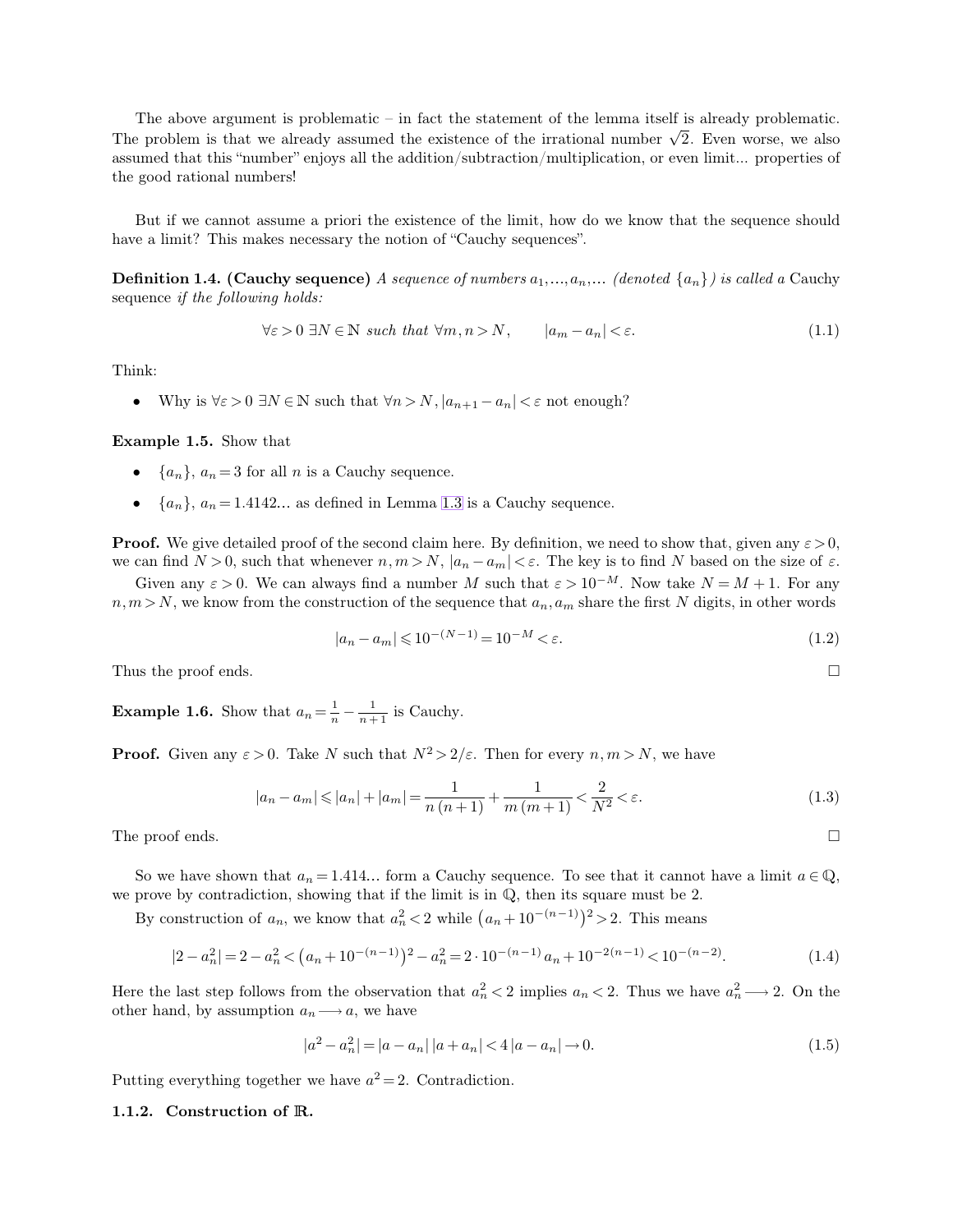<span id="page-2-0"></span>Naïvely, we want to simply consider the set of all Cauchy sequences, and call this set R.

However there is a problem here. It is easy to realize that seemingly different Cauchy sequences may "converge" to the same number. For example consider  $\{x_n = 1/n\}$  and  $\{y_n = 0\}$ . To fix this, we introduce the following (Of course, the tricky issue here is to tell that two Cauchy sequences converge to the same number **without** acknowledging the existence of this number!)

**Definition 1.7. (Equivalence of Cauchy sequences)** *Two Cauchy sequences*  $\{a_n\}, \{b_n\}$  *are equivalent if their "mix-up"* {cn}*, defined as*

$$
c_n = \begin{cases} a_k & n = 2 \, k \\ b_k & n = 2 \, k - 1 \end{cases} \tag{1.6}
$$

*is still a Cauchy sequence. We denote this relation as*  $\{a_n\} \sim \{b_n\}$ .

The following lemma makes proving equivalence easier.

**Lemma 1.8.**  ${a_n} \sim {b_n}$  *if and only if* 

$$
\forall \varepsilon \ \exists N \in \mathbb{N} \ such \ that \ \forall n > N, \qquad |a_n - b_n| < \varepsilon. \tag{1.7}
$$

**Proof.** Recall that "if and only if" means  $\iff$ , which means

$$
\{a_n\} \sim \{b_n\} \Longrightarrow \forall \varepsilon \ \exists N \in \mathbb{N} \text{ such that } \forall n > N, \qquad |a_n - b_n| < \varepsilon. \tag{1.8}
$$

and

$$
\forall \varepsilon \exists N > 0 \text{ such that } \forall n \in \mathbb{N}, \qquad |a_n - b_n| < \varepsilon \Longrightarrow \{a_n\} \sim \{b_n\}. \tag{1.9}
$$

Let  ${c_n}$  be defined as

$$
c_n = \begin{cases} a_k & n = 2k \\ b_k & n = 2k - 1 \end{cases}
$$
 (1.10)

•  $\Rightarrow$ . Consider any  $\varepsilon > 0$ . Since  $\{a_n\} \sim \{b_n\}$ , there is  $N_1 \in \mathbb{N}$  such that  $|c_n - c_m| < \varepsilon$  for any  $n, m > N_1$ . Taking  $N \in \mathbb{N}$  satisfying  $N > N_1/2+1$ . Then for any  $n > N$ , we have  $a_n = c_{2n}, b_n = c_{2n-1}$  therefore

$$
|a_n - b_n| = |c_{2n} - c_{2n-1}| < \varepsilon \tag{1.11}
$$

as  $2n, 2n-1 > N_1$ .

•  $\iff$  Consider any  $\varepsilon > 0$ . Let  $N_1 \in \mathbb{N}$  be such that  $\forall n > N_1$ ,  $|a_n - b_n| < \varepsilon$ . Let  $N_2 \in \mathbb{N}$  be such that  $\forall n,m>N_2,\ |a_n-a_m|<\varepsilon$ . Let  $N_3\in\mathbb{N}$  be such that  $\forall n,m>N_3,\ |b_n-b_m|<\varepsilon$ . Note that such  $N_2,N_3$ exists because  $\{a_n\}, \{b_n\}$  are Cauchy sequences.

Now let  $N = 2 \max \{N_1, N_2, N_3\} + 1$ . For any  $n, m > N$ , we have

$$
|c_n - c_m| = \begin{cases} |a_k - a_l| & n = 2k, m = 2l \\ |b_k - b_l| & n = 2k + 1, m = 2l + 1 \\ |a_k - b_l| & n = 2k, m = 2l + 1 \\ |b_k - a_l| & n = 2k + 1, m = 2l \end{cases}
$$
(1.12)

As  $N = 2$  max  $\{N_1, N_2, N_3\} + 1$ ,  $k, l >$  max  $\{N_1, N_2, N_3\}$  in every case. Therefore  $|c_n - c_m| < \varepsilon$ . The proof ends.  $\Box$  proof ends.

**Lemma 1.9. (**∼ **is indeed an equivalence relation)** *Let* {a<sup>n</sup>}, {b<sup>n</sup>}, {c<sup>n</sup>} *be Cauchy sequences. We have*

 $\bullet$  { $a_n$ } ∼ { $a_n$ };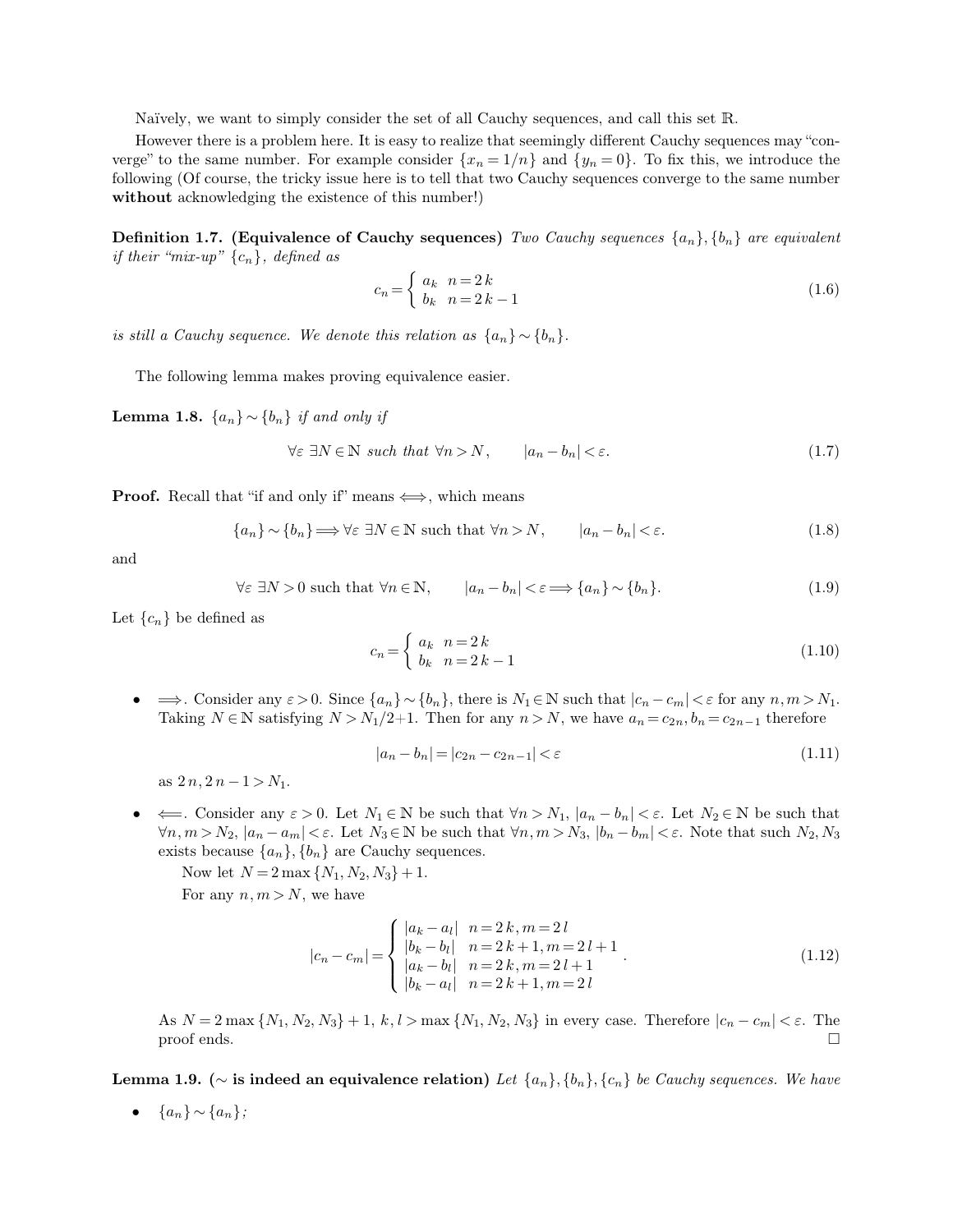- <span id="page-3-1"></span><span id="page-3-0"></span>• *If*  $\{a_n\} \sim \{b_n\}$  *then*  $\{b_n\} \sim \{a_n\}$ ;
- *If*  $\{a_n\} \sim \{b_n\}$  *and*  $\{b_n\} \sim \{c_n\}$ *, then*  $\{a_n\} \sim \{c_n\}$ *.*

**Proof.** We only prove the last claim here. The first two are trivial.

Thanks to Lemma [1.8,](#page-2-0) to show that  $\{a_n\} \sim \{c_n\}$  we only need to show for any  $\varepsilon > 0$ , there is  $N \in \mathbb{N}$  such that for all  $n > N$ ,  $|a_n - c_n| < \varepsilon$ .

Consider any  $\varepsilon > 0$ . Since  $\{a_n\} \sim \{b_n\}$  and  $\{b_n\} \sim \{c_n\}$ , there is  $N_1 \in \mathbb{N}$  such that for all  $n > N_1$ ,  $|a_n - b_n| < \varepsilon/2$ , and there is  $N_2 \in \mathbb{N}$  such that for all  $n > N_2$ ,  $|b_n - c_n| < \varepsilon/2$ . Now take  $N = \max\{N_1, N_2\}$ . We have for any  $n > N$ ,

$$
|a_n - c_n| \leq |a_n - b_n| + |b_n - c_n| < \varepsilon/2 + \varepsilon/2 = \varepsilon. \tag{1.13}
$$

The proof ends.  $\Box$ 

Now we are ready to define R: We put all equivalent Cauchy sequences together and treat it as one object – an equivalence class of Cauchy sequences, and call the collection of such equivalence classes R.

**Definition 1.10. (Real numbers)** *The real numbers* R *is the set of all equivalence classes of Cauchy sequences.*

**Example 1.11.** For example, any rational number  ${q}$  is the equivalence class of Cauchy sequences equivalent to the particular Cauchy sequence  $\{a_n = q\}$ .  $\sqrt{2}$  is the class of all Cauchy sequences equivalent to  $\{1, 1.4, 1.41, \ldots\}.$ 

### **1.1.3. Is this** R **the** R **we want?.**

Put another way, can we naturally do addition, subtraction, multiplication, division, and taking limit in this newly constructed set R? The answer is yes but the justification is too technical/long to be included here. Instead we simply state the results without proofs.

**Lemma 1.12.** (Arithmetics in R are well-defined) Let  $\{a_n\}$ ,  $\{b_n\}$  be Cauchy sequences. Then so are  ${a_n \pm b_n}$ ,  ${a_n b_n}$ , and  ${a_n/b_n}$  if  ${b_n}$  does not converge to 0*. Furthermore, if*  ${ \tilde{a_n} }$ ,  ${ \tilde{b_n} }$  are another *two sequences that are equivalent to*  $\{a_n\}$ ,  $\{b_n\}$ , *that is*  $\{a_n\} \sim \{\tilde{a}_n\}$ ,  $\{b_n\} \sim \{\tilde{b}_n\}$ , *then* 

$$
\{a_n \pm b_n\} \sim \{\tilde{a}_n \pm \tilde{b}_n\}; \qquad \{a_n b_n\} \sim \{\tilde{a}_n \tilde{b}_n\}; \qquad \{a_n/b_n\} \sim \{\tilde{a}_n/\tilde{b}_n\}. \tag{1.14}
$$

**Theorem 1.13.** R *constructed as in the last section satisfies:*

- *1. it is an ordered field;1.3*
- 2. It has the "least upper bound" property: For any subset  $E \subseteq \mathbb{R}$ , if there is an upper bound, that is  $a \in \mathbb{R}$ *such that*  $a \geq x$  *for every*  $x \in E$ *, then there is a "least upper bound"*  $a_{\min} \in \mathbb{R}$ *. In other words, the set*  $A = \{a \in \mathbb{R} : a \text{ is an upper bound for } E\}$  has a minimum element.

We will see soon that the "least upper bound" property guarantees that a Cauchy sequence in R converges and indeed has a limit again in R. 1.4

[<sup>1.3.</sup>](#page-3-0) We do not go into details here, it suffices to say that one can naturally do all the arithmetics and comparison  $\langle \langle , \rangle$ *in an ordererd field.*

[<sup>1.4.</sup>](#page-3-1) That is  $\mathbb R$  is "complete".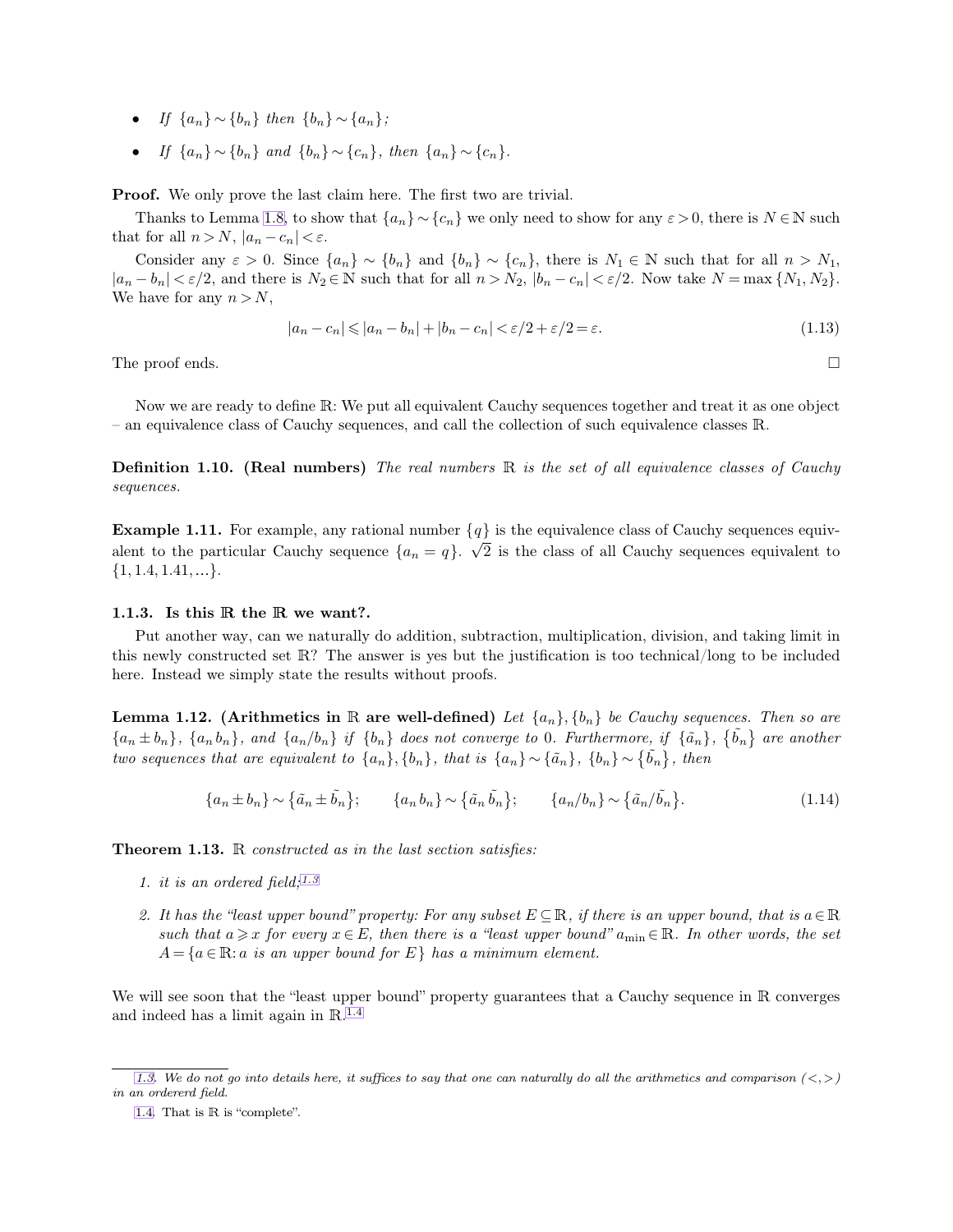#### **1.2. Limits.**

From now on we take the existence of  $\mathbb R$  and all its properties for granted. In particular, we assume that the "least upper bound" property holds.

# **1.2.1. Definition.**

**Definition 1.14.** *A sequence of real numbers*  $\{x_n\}$  *is said to converge to a real number*  $a \in \mathbb{R}$  *if and only if* 

$$
\forall \varepsilon > 0 \ \exists N \in \mathbb{N} \ such \ that \ \forall n > N, \qquad |x_n - a| < \varepsilon. \tag{1.15}
$$

*We denote this convergence by*  $x_n \longrightarrow a$ , *or*  $\lim_{n \to \infty} x_n = a$ .

Think: Suppose we have proved

$$
\forall \varepsilon > 0 \ \exists N \in \mathbb{N} \ \text{such that} \ \forall n > 5 \, N, \qquad |x_n - a| < 20 \, \varepsilon,\tag{1.16}
$$

can we conclude  $x_n \longrightarrow a$ ? What if we proved

$$
\forall m \in \mathbb{N} \ \exists N \in \mathbb{N} \ \text{such that} \ \forall n > N^2, \qquad |x_n - a| < \frac{1}{\sqrt{m}}, \tag{1.17}
$$

can we conclude  $x_n \longrightarrow a?$ 

**Remark 1.15.** Definitions and theorems in analysis are unique in the sense that you can make many harmless changes. However it is not possible to tell whether a change is harmless or not without enough understanding.

**Example 1.16.** Show that  $\left\{x_n = \sum_{k=1}^n x_k\right\}$  $\binom{n}{k+1}$ <sub>k=1</sub> $\frac{1}{k(k+1)}$ } converges to 1 as  $n \nearrow \infty$ .

**Proof.** We need to show that for any  $\varepsilon > 0$ , there is  $N \in \mathbb{N}$  such that for all  $n > N$ ,  $\left| \sum_{k=1}^{n} \right|$  $\left|\frac{n}{k+1} \frac{1}{k(k+1)} - 1\right| < \varepsilon.$ To do this we first try to simplify

$$
\sum_{k=1}^{n} \frac{1}{k(k+1)} = \sum_{k=1}^{n} \left( \frac{1}{k} - \frac{1}{k+1} \right) = 1 - \frac{1}{2} + \frac{1}{2} - \frac{1}{3} + \dots + \frac{1}{n} - \frac{1}{n+1} = 1 - \frac{1}{n+1}.
$$
\n(1.18)

Now we know how to choose N. Given any  $\varepsilon > 0$ , choose N such that  $\varepsilon > 1/N$ . Then for all  $n > N$ , we have

$$
\left| \sum_{k=1}^{n} \frac{1}{k(k+1)} - 1 \right| = \frac{1}{n+1} < \frac{1}{N} < \varepsilon. \tag{1.19}
$$

Thus ends the proof.  $\Box$ 

**Example 1.17. (Nonexistence of limit)** Show that  $\{(-1)^n\}$  has no limit.

**Proof.** (Proof by contradiction) Assume the contrary, that is  $(-1)^n \longrightarrow a$  for some a. Then for any  $\varepsilon > 0$ , there is  $N \in \mathbb{N}$  such that for all  $n > N$ ,  $|(-1)^n - a| < \varepsilon$ .

We take  $\varepsilon = 1$ . There is  $N \in \mathbb{N}$  such that for all  $n > N$ ,  $|(-1)^n - a| < 1$ . Since this holds for all  $n > N$ , in particular it holds for all odd  $n > N$ , thus  $|-1 - a| < 1$ . On the other hand it also holds for all even  $n > N$ , which leads to  $|1 - a| < 1$ . Combining the two together we get

$$
|-1 - a| + |1 - a| < 2. \tag{1.20}
$$

But on the other hand we have

$$
|-1-a|+|1-a|=|1+a|+|1-a|\geq |1+a+1-a|=|2|=2.\tag{1.21}
$$

Therefore  $2 < 2$ . Contradiction!

**Remark 1.18.** Note that if we do not use proof by contradiction, things may get a bit complicated, as we need to show that

$$
\forall a \in \mathbb{R} \exists \varepsilon_0 > 0 \ \forall N \in \mathbb{N} \ \exists n > N, \qquad |(-1)^n - a| \geq \varepsilon_0. \tag{1.22}
$$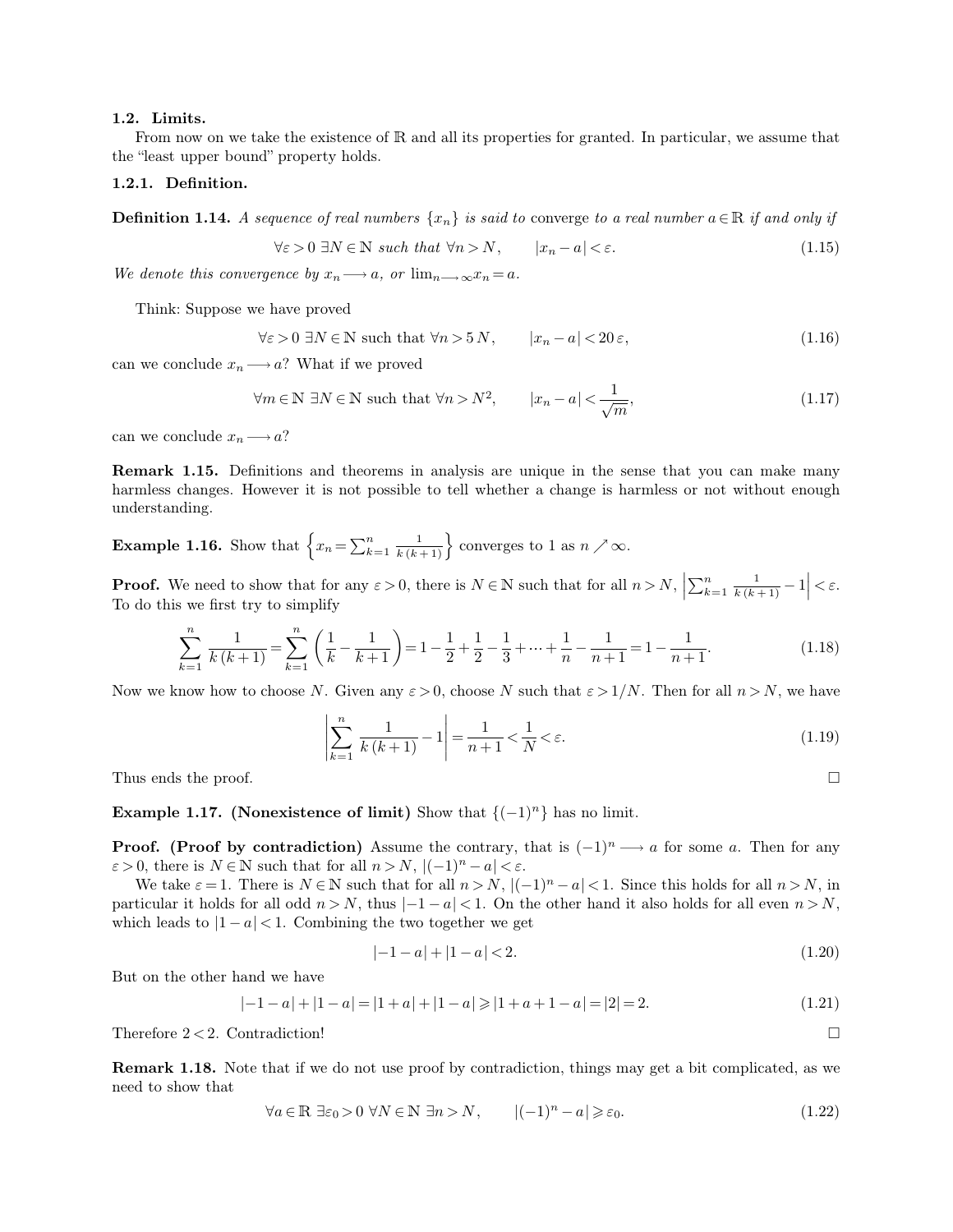<span id="page-5-2"></span><span id="page-5-1"></span>**Example 1.19.** Show that  $\{\log n\}$  has no limit.

**Proof.** Again we prove by contradiction. Assume the contrary: that is  $\log n \longrightarrow a$  for some  $a \in \mathbb{R}$ . Then there is  $N \in \mathbb{N}$  such that for all  $n > N$ ,  $|\log n - a| < 1$ . In particular, for all  $n > N$  we must have  $\log n < |a| + 1$ . Now take  $N' \in \mathbb{N}$  such that  $N' > \exp(|a| + 1)$  and take an  $n_0 \in \mathbb{N}$  such that  $n_0 > \max\{N, N'\}$ . Then we have  $\log n_0 > \log N' > |a| + 1$  Contradiction  $\log n_0 > \log N' > |a| + 1$ . Contradiction.

### **1.2.2. Properties of limits.**

**Lemma 1.20.** *A sequence can have at most one limit.*

**Proof.** We prove by contradiction. Assume  $x_n \longrightarrow a$  and  $x_n \longrightarrow b$  with  $a \neq b$ . Without loss of generality we assume  $b > a$ .

Take  $\varepsilon = \frac{b-a}{2}$  $\frac{-a}{2}$ . There is  $N_1 \in \mathbb{N}$  such that  $|x_n - a| < \varepsilon$  for all  $n > N_1$ ; There is  $N_2 \in \mathbb{N}$  such that  $|x_n - b| < \varepsilon$ . Now take  $N = \max\{N_1, N_2\}$ . Now take any  $n > N$ , we have  $n > N_1, n > N_2$  and therefore

<span id="page-5-0"></span>
$$
|x_n - a| < \varepsilon, |x_n - b| < \varepsilon \tag{1.23}
$$

which combined to give

$$
b - a = |b - a| \le |b - x_n| + |x_n - a| = |x_n - b| + |x_n - a| < 2\varepsilon = b - a. \tag{1.24}
$$

Contradiction!

**Proposition 1.21.** (Manipulation of limits) Let  $x_n \rightarrow a$ ,  $y_n \rightarrow b$ . Then

- *a*)  $x_n \pm y_n \longrightarrow a \pm b$ ;
- *b*)  $x_n y_n \longrightarrow a b$ ;
- *c*) If  $b \neq 0$ , then  $x_n/y_n \longrightarrow a/b$ .

**Proof.** We only give detailed proof for b). Other cases are left as exercises.

To show  $x_n y_n \longrightarrow a b$ , all we need is for any given  $\varepsilon > 0$ , find  $N \in \mathbb{N}$  such that for all  $n > N$ ,  $|x_n y_n - a b| < \varepsilon$ . First assume that  $a, b \neq 0$ .

Let  $N_1 \in \mathbb{N}$  be such that  $|y_n - b| < |b|$ . Now for any given  $\varepsilon > 0$ , let  $N_2$  be such that  $|x_n - a| < \frac{\varepsilon}{4|b|}$  $\frac{\varepsilon}{4 |b|}$ , and  $N_3$  be such that  $|y_n - b| < \frac{\varepsilon}{2|b|}$  $rac{\varepsilon}{2|a|}$ .

Take  $N = \max\{N_1, N_2, N_3\}$ . For any  $n > N$ , we have

$$
|x_n y_n - a b| = |(x_n - a) y_n + a (y_n - b)|
$$
  
\n
$$
\leq |(x_n - a)| |y_n| + |a| |y_n - b|
$$
  
\n
$$
< \frac{\varepsilon}{4 |b|} 2 |b| + |a| \frac{\varepsilon}{2 |a|}
$$
  
\n
$$
= \varepsilon.
$$

When either a or b is (or both are) 0, all we need to show is  $x_n y_n \longrightarrow 0$ . The method is the same and the argument is simpler so omitted.

**Theorem 1.22. (Comparison of limits)** *Suppose*  $\{x_n\}$  *and*  $\{y_n\}$  *are convergent sequences. If there is*  $N_0 \in \mathbb{N}$  *such that*  $x_n \leq y_n$  *for all*  $n \geq N_0$ *, then* 

$$
\lim_{n \to \infty} x_n \leq \lim_{n \to \infty} y_n. \tag{1.25}
$$

**Proof.** Let  $x \rightarrow a$ ,  $y \rightarrow b$ . We prove by contradiction. Assume  $a > b$ . Set  $\varepsilon = \frac{a-b}{2}$  $\frac{1}{2}$ . Then there is  $N_1 \in \mathbb{N}$ such that  $|x_n - a| < \varepsilon$  for all  $n > N_1$ , while  $N_2 \in \mathbb{N}$  such that  $|y_n - b| < \varepsilon$  for all  $n > N_2$ . Take  $n > \max\{N_1, N_2\}$ . Then we have

$$
x_n \ge a - |x_n - a| > a - \varepsilon = \frac{a+b}{2};
$$
\n(1.26)

$$
y_n \leq b + |y_n - b| < b + \varepsilon = \frac{a + b}{2}.\tag{1.27}
$$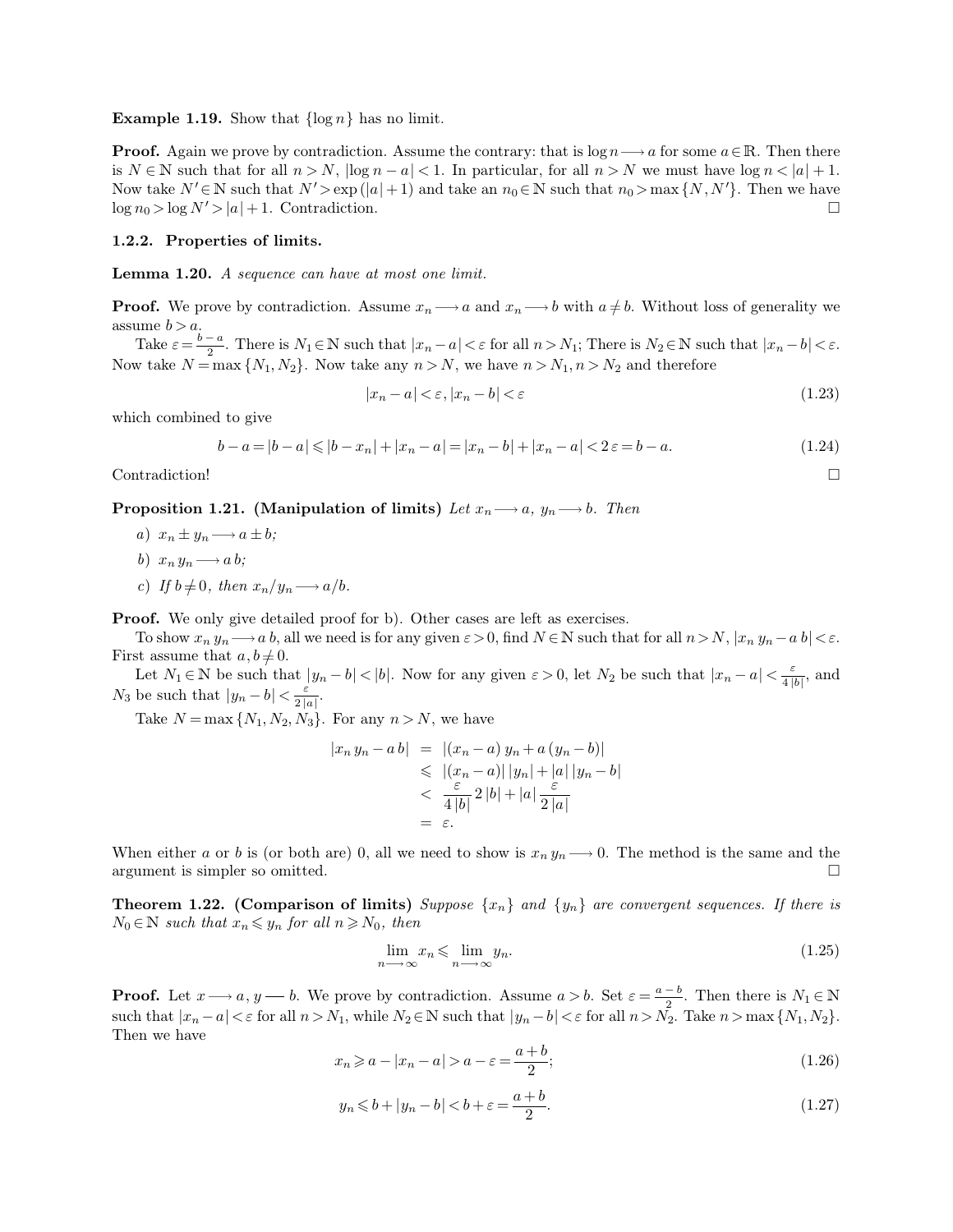<span id="page-6-2"></span>But this combined with  $x_n \leq y_n$  gives  $\frac{a+b}{2} < \frac{a+b}{2}$  $\frac{1}{2}$ , contradiction.

**Example 1.23. (Important!)** Show by an counterexample that the following is false:

Suppose  $\{x_n\}, \{y_n\}$  are convergent sequences. If there is  $N_0 \in \mathbb{N}$  such that  $x_n \lt y_n$  for all  $n \geq N_0$ , then  $\lim_{n \to \infty} x_n < \lim_{n \to \infty} y_n$ .

The simplest example is  $x_n = 1/n$ ,  $y_n = -1/n$ .

**Theorem 1.24. (Squeeze Theorem)** Let  $x_n \to a$  and  $y_n \to a$ . Let  $\{w_n\}$  be a sequence. Assume that there *is*  $N_0 \in \mathbb{N}$  *such that for all*  $n \geq N_0$ *,* 

<span id="page-6-1"></span>
$$
x_n \leqslant w_n \leqslant y_n,\tag{1.28}
$$

*then*

*a*) w<sup>n</sup> *converges.*

*b*)  $w_n \longrightarrow a$ .

**Remark 1.25.** Of course proving  $w_n \longrightarrow a$  suffices. However we would like to emphasize that, the significance of this theorem is that the relation  $(1.28)$  "forces"  $w_n$  to converge.

**Proof.** For any given  $\varepsilon > 0$ , let  $N_1 \in \mathbb{N}$  be such that  $|x_n - a| < \varepsilon$  for all  $n > N_1$ ; Let  $N_2 \in \mathbb{N}$  be such that  $|y_n - a| < \varepsilon$  for all  $n > N_2$ . Now let  $N = \max\{N_1, N_2\}$ . For all  $n > N$ , we have

$$
|w_n - a| \le \max\{|x_n - a|, |y_n - a|\} < \varepsilon. \tag{1.29}
$$

Thus ends the proof.  $\Box$ 

**Corollary 1.26.** Let  $\{w_n\}$  be a sequence. If there is another sequence  $x_n \longrightarrow 0$  such that  $|w_n| \leq x_n$ , then  $w_n \longrightarrow 0$ . In particular, if  $|w_n| \longrightarrow 0$ , then  $w_n \longrightarrow 0$ .

The proof is left as exercise.

**Example 1.27.** Find  $\lim_{n\longrightarrow\infty}2^{-n}\sin(n^8)$ .

We simply apply the above corollary:  $2^{-n} \longrightarrow 0$ ,

$$
|2^{-n}\sin\left(n^8\right)| \leqslant 2^{-n} \tag{1.30}
$$

therefore the limit is also 0.

## **1.2.3. Relation to Cauchy sequences.**

In general, to prove convergence for  $\{x_n\}$  with formulas for  $x_n$  given, we need to do two things:

- 1. Guess the limit a.
- 2. Prove that indeed  $x_n \longrightarrow a$  using either definition or properties (see Section [1.2.2](#page-5-0) below) or both.

On the other hand, there are many situations where we do not have explicit formulas for  $x_n$  and cannot guess what the limit is. The following is the most useful result in those situations.

**Theorem 1.28. (Relation to Cauchy sequences)** Let  $\{x_n\}$  be a sequence. Then  $\{x_n\}$  converges to *some real number*  $a \in \mathbb{R}$  *if and only if it is a Cauchy sequence.* 

**Proof.** It's "if and only if", so we need to show the "only if":

$$
x_n \longrightarrow a \text{ for some } a \in \mathbb{R} \Longrightarrow \{x_n\} \text{ is Cauchy}
$$
\n
$$
(1.31)
$$

<span id="page-6-0"></span>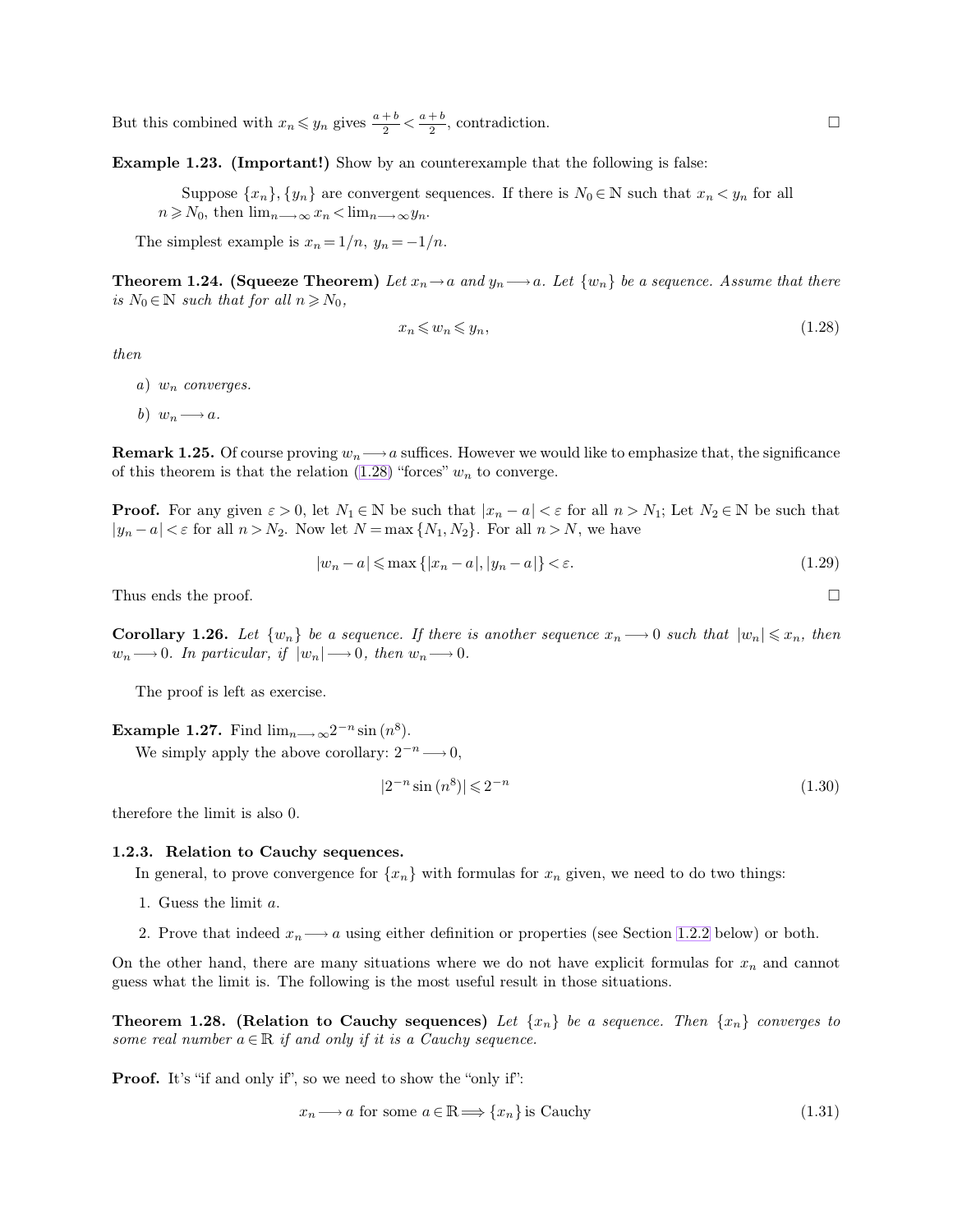and the "if":

<span id="page-7-0"></span>
$$
\{x_n\} \text{ is Cauchy} \Longrightarrow x_n \longrightarrow a \text{ for some } a \in \mathbb{R}.\tag{1.32}
$$

"Only if". Given any  $\varepsilon > 0$ , we need to find  $N \in \mathbb{N}$  such that for all  $n, m > N$ ,  $|x_n - x_m| < \varepsilon$ . We proceed as follows. For the given  $\varepsilon > 0$ , since  $x_n \longrightarrow a$ , there is  $N \in \mathbb{N}$  such that

$$
|x_n - a| < \varepsilon/2 \tag{1.33}
$$

for all  $n > N$ . Now for any  $n, m > N$ , we have

$$
|x_n - a| < \varepsilon/2, \qquad |x_m - a| < \varepsilon/2 \tag{1.34}
$$

which combined to give

$$
|x_n - x_m| = |(x_n - a) + (a - x_m)| \le |x_n - a| + |a - x_m| = |x_n - a| + |x_m - a| < \varepsilon. \tag{1.35}
$$

"If". For this part we need to use the least upper bound property of R. Intuitively,  $\{x_n\}$  is Cauchy means they cluster around something, but to show that "something" is a real number, we need the property that R has no "holes".

Let the set  $A = \{a \in \mathbb{R} : \exists N \in \mathbb{N}, \text{ such that } a < x_n \text{ for all } n > N \}$ . We first show that A has an upper bound. Since  $\{x_n\}$  is Cauchy, there is  $N_1 \in \mathbb{N}$  such that  $|x_n - x_m| < 1$  for all  $n, m > N_1$ . In particular we have

$$
x_n < x_{N_1+1} + 1 \tag{1.36}
$$

for all  $n > N_1$ . Now take

$$
b = \max\{x_1 + 1, x_2 + 1, \dots, x_{N_1} + 1, x_{N_1 + 1} + 1\}
$$
\n(1.37)

we have  $b > x_n$  for all  $n \in \mathbb{N}$  and clearly  $b > a$  for every  $a \in A$ . Using the same method one can show that A is not empty.

Thanks to the least upper bound property, we have  $b_{\min} \in \mathbb{R}$  such that  $b_{\min} \geq a$  for every  $a \in A$ while for every  $b < b_{\min}$  there is  $a \in A$  with  $a > b$ . We prove the  $x_n \longrightarrow b_{\min}$ .

Given any  $\varepsilon > 0$ . We know that there is  $a \in A$  such that  $a > b_{\min} - \varepsilon$ . Therefore there is  $N_1 \in \mathbb{N}$ such that  $b_{\min} - \varepsilon < x_n$  for all  $n > N_1$ ;

Now we show the existence of  $N_2 \in \mathbb{N}$  such that  $b_{\min} + \varepsilon > x_n$  for all  $n > N_2$ . We prove by contradiction. Assume that for every  $N \in \mathbb{N}$ , there is  $n > N$  such that  $x_n \geq b_{\min} + \varepsilon$ . Since  $\{x_n\}$  is a Cauchy sequence, there is  $N_3 \in \mathbb{N}$  such that for all  $n, m > N_3$ ,  $|x_n - x_m| < \varepsilon/2$ . For this  $N_3$  we can find  $l > N_3$  with  $x_l \geq b_{\min} + \varepsilon$ . Consequently, for all  $n > N_3$ , we have

$$
x_n \geqslant x_l - |x_n - x_l| > b_{\min} + \varepsilon/2. \tag{1.38}
$$

But this means  $b_{\min} + \varepsilon/2 \in A$ , contradicting  $b_{\min} \ge a$  for every  $a \in A$ .

Finally take  $N = \max\{N_1, N_2\}$ . For every  $n > N$ , we have

$$
b_{\min} - \varepsilon < x_n < b_{\min} + \varepsilon \Longrightarrow |x_n - b_{\min}| < \varepsilon. \tag{1.39}
$$

Therefore  $x_n \longrightarrow b_{\min}$  and the proof for "if" ends.

The above theorem is most useful when the sequence is given iteratively.

**Example 1.29.** Let  $x_0 > 2$ . Define  $x_n$  iteratively by

$$
x_{n+1} = x_n - \frac{x_n^2 - 2}{2 x_n}.\tag{1.40}
$$

Prove that  $x_n \longrightarrow \sqrt{2}$ .

**Proof.** The idea is to show that it is Cauchy. Once this is done, we can take limits of both sides to reach (denote the limit by  $a$ ):

$$
a = a - \frac{a^2 - 2}{2a} \Longrightarrow a^2 = 2 \Longrightarrow a = \pm \sqrt{2}.
$$
\n(1.41)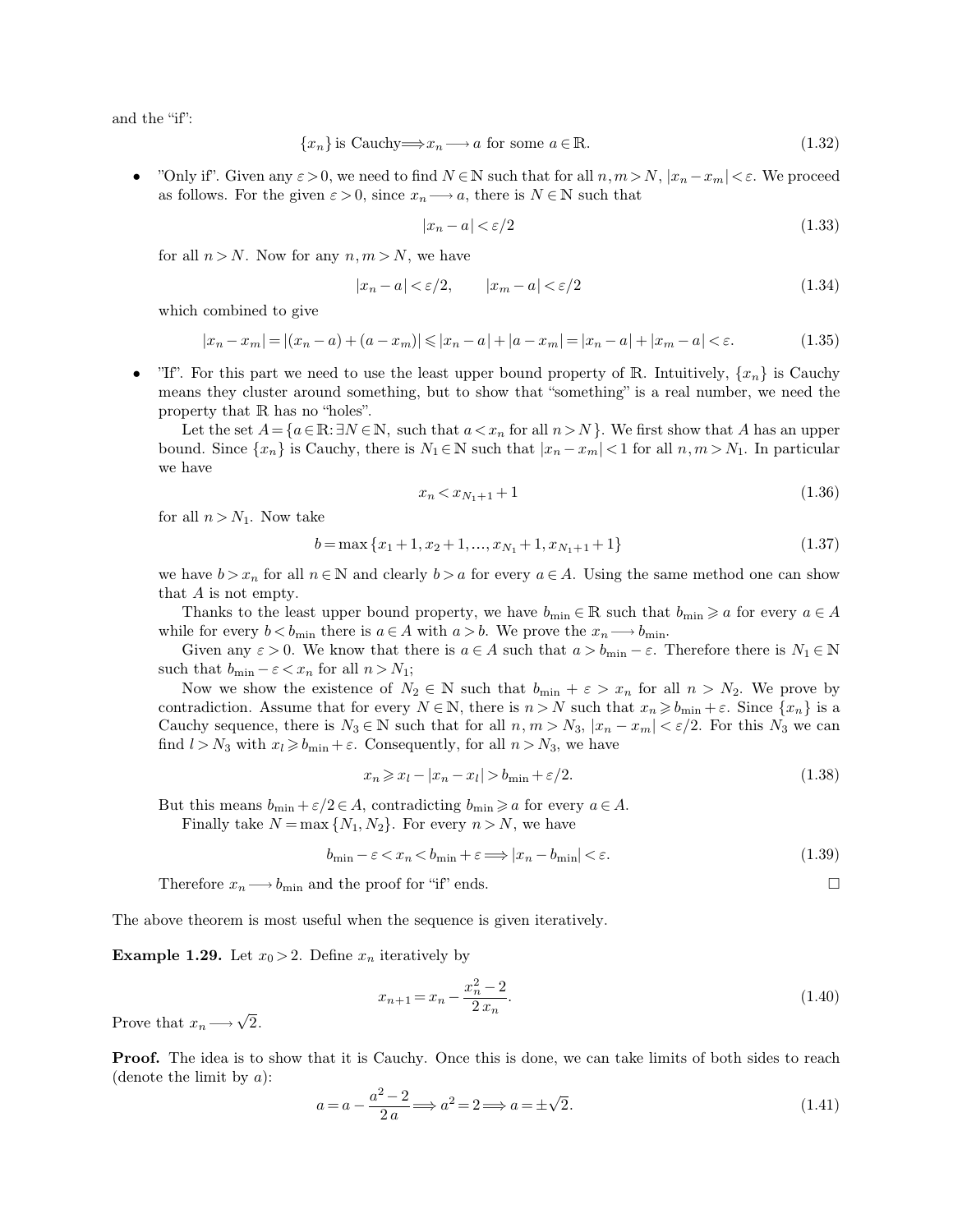From this we see that we need to prove the following:

- First show that  $x_n > 0$ . We use mathematical induction. Let  $P(n)$  denote the statement " $x_n > 0$ ". Mathematical induction consists of two steps:
	- 1.  $P(0)$  is true.<sup>1.5</sup> We have  $x_0 > 2 > 0$ .
	- 2. If  $P(m)$  is true then  $P(m+1)$  is true. We have

<span id="page-8-0"></span>
$$
x_{m+1} = x_m - \frac{x_m^2 - 2}{2x_m} = \frac{x_m^2 + 2}{2x_m}.
$$
\n(1.42)

Therefore if  $x_m > 0$ ,  $x_{m+1} > 0$ .

• Since a ratio is involved, we need to show  $x_n \neq 0$  and  $a \neq 0$ . We do this through showing  $x_n^2 \geq 2$  for all  $n \in \mathbb{N}$ . This can be done directly as follows:

$$
x_n^2 - 2 = \left(x_{n-1} - \frac{x_{n-1}^2 - 2}{2x_{n-1}}\right)^2 - 2 = \left(\frac{x_{n-1}^2 + 2}{2x_{n-1}}\right)^2 - 2 = \left(\frac{x_{n-1}^2 - 2}{2x_{n-1}}\right)^2 \ge 0.
$$
\n(1.43)

•  $x_n$  is Cauchy. The basic idea is to show that  $|x_n - x_{n+1}| \leqslant Mr^n$  for some  $0 < r < 1$  and some  $M > 0$ (Why this is enough is left as exercise). Taking difference of

$$
x_{n+1} = x_n - \frac{x_n^2 - 2}{2x_n} = \frac{x_n}{2} + \frac{1}{x_n} \text{ and } x_n = x_{n-1} - \frac{x_{n-1}^2 - 2}{2x_{n-1}} = \frac{x_{n-1}}{2} + \frac{1}{x_{n-1}}
$$
(1.44)

we have

$$
x_{n+1} - x_n = \left[\frac{1}{2} - \frac{1}{x_n x_{n-1}}\right](x_n - x_{n-1}).\tag{1.45}
$$

Therefore

$$
|x_{n+1} - x_n| = \left| \frac{1}{2} - \frac{1}{x_n x_{n-1}} \right| |x_n - x_{n-1}|.
$$
 (1.46)

As  $x_n > \sqrt{2}$  we have  $x_n x_{n-1} \ge 2$  so | 1  $\frac{1}{2} - \frac{1}{x_n x_{n-1}} \leq \frac{1}{2}$  $\frac{1}{2}$ . This leads to

$$
|x_{n+1} - x_n| \leq \frac{1}{2} |x_n - x_{n-1}| \leq \frac{1}{2^2} |x_{n-1} - x_{n-2}| \leq \dots \leq \left(\frac{1}{2}\right)^n |x_1 - x_0|.
$$
 (1.47)

Since  $x_n$  is Cauchy, there is  $a \in \mathbb{R}$  such that  $x_n \longrightarrow a$ . By [\(1.41\)](#page-7-0) we have  $a = \pm \sqrt{2}$ . Since  $x_n > 0$ , we conclude a =  $\sqrt{2}$  (using Comparison Theorem [1.22\)](#page-5-1).

**Remark 1.30.** The above is a very effective way to compute  $\sqrt{2}$ .

# **1.2.4. Understanding convergence.**

In this section we understand what convergence means. Or more precisely, we understand what happens when a sequence is **not** convergent. Turns out, there are only two situations where a sequence does not converge:

- 1. The sequence is unbounded.
- 2. The sequence is oscillating and the amplitude does not tend to 0.

**Definition 1.31.** (Boundedness) *A sequence*  $\{x_n\}$  *is said to be* 

- *bounded above if there is a number*  $M \in \mathbb{R}$  *such that*  $x_n \leq M$  *for all n*,
- *bounded below if there is a number*  $M \in \mathbb{R}$  *such that*  $x_n \geq M$  *for all* n,
- *bounded if there is a number*  $M \in \mathbb{R}$  *such that*  $|x_n| \leq M$  *for all n.*

[<sup>1.5.</sup>](#page-8-0) Because we start from  $x_0$ .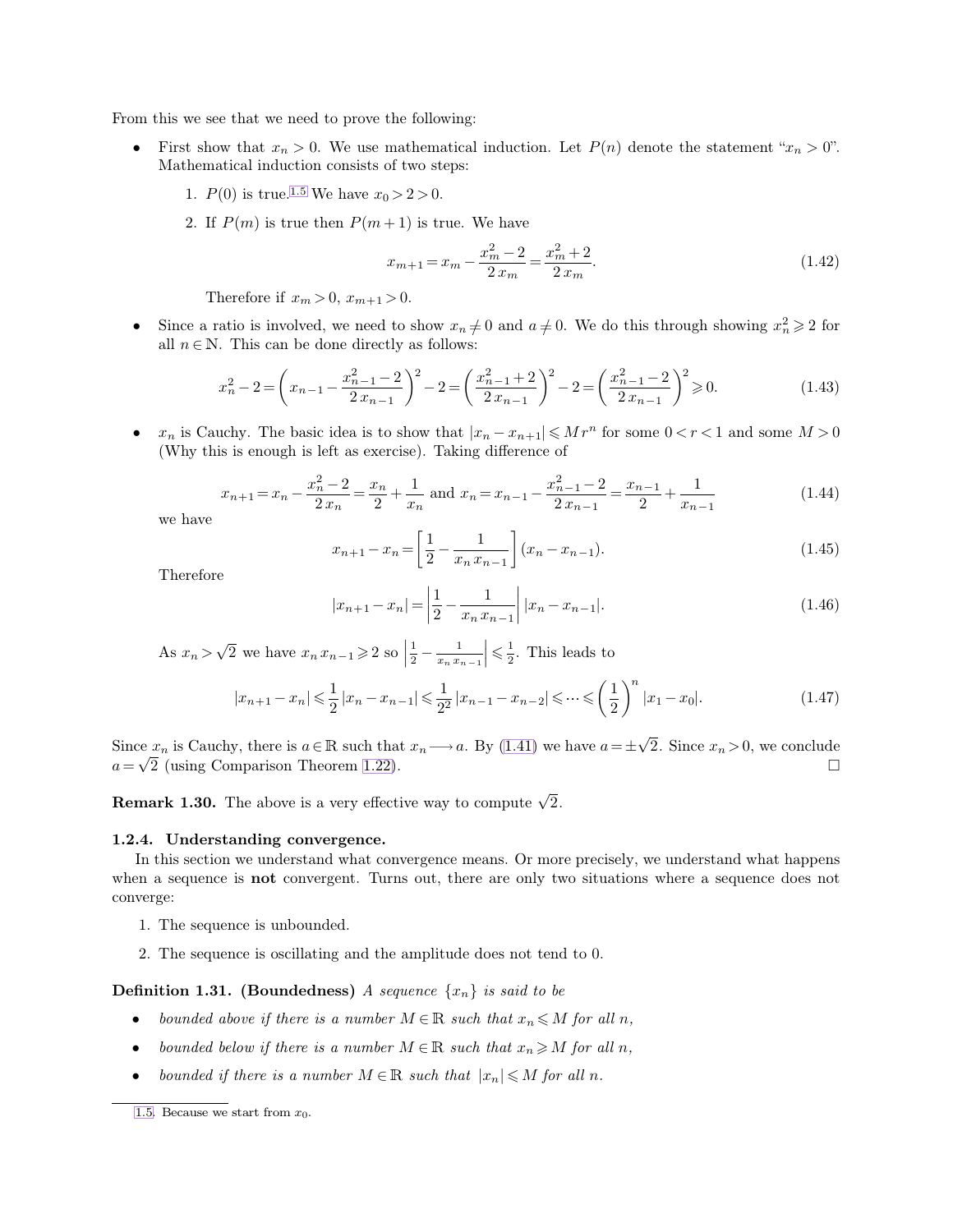<span id="page-9-2"></span><span id="page-9-1"></span><span id="page-9-0"></span>**Lemma 1.32. (Relation between boundedness)**  $\{x_n\}$  *is bounded if and only if it is bounded above and below.*

**Proof.**

• "If". If  $\{x_n\}$  is bounded above and below, then there are  $M_1, M_2 \in \mathbb{R}$  such that  $M_1 \leq x_n \leq M_2$  for all  $n \in \mathbb{N}$ . Now take  $M = \max\{|M_1|, |M_2|\}$ . We have

$$
-M \leq -|M_1| \leq M_1 \leq x_n \leq M_2 \leq |M_2| \leq M \tag{1.48}
$$

for all  $n \in \mathbb{N}$ .

"Only if". If  $\{x_n\}$  is bounded, then there is  $M \in \mathbb{R}$  such that  $-M \leq x_n \leq M$ . Thus  $\{x_n\}$  is bounded both above and below. both above and below.

**Lemma 1.33.** If  $x_n \longrightarrow a$ , then  $x_n$  is bounded. That is every convergent sequence is bounded.

**Proof.** Take  $\varepsilon = 1$ . Since  $x_n \longrightarrow a$ , there is  $N \in \mathbb{N}$  such that for all  $n > N$ , we have  $|x_n - a| < \varepsilon$ . Thus for all  $n > N$ , we have

$$
|x_n| \le |a| + |x_n - a| < |a| + 1. \tag{1.49}
$$

Now set

$$
M = \max\{|x_1|, \dots, |x_N|, |a|+1\}.
$$
\n(1.50)

We have  $|x_n| \leq M$  for all  $n \in \mathbb{N}$ . Thus ends the proof.

**Note.** Spot the mistake in the following proof:

Take  $\varepsilon = |a|$ . Since  $x_n \longrightarrow a$ , ... (the remaining the same as that in the above proof)

**Definition 1.34. (Subsequence)** *A* subsequence of a sequence  $\{x_n\}_{n\in\mathbb{N}}$  is a sequence of the form  ${x_{n_k}}_{k\in\mathbb{N}}$ , where each  $n_k \in \mathbb{N}$  with  $n_1 < n_2 < n_3 < \cdots$ .

It is clear that a subsequence of a subsequence is a subsequence of the original sequence.

**Lemma 1.35.** If  $x_n \rightarrow a$ , then every of its subsequences also converge to a.

**Proof.** Let  $\{x_{n_k}\}$  be one subsequence. Given any  $\varepsilon > 0$ , let  $N \in \mathbb{N}$  be such that for all  $n > N$ ,  $|x_n - a| < \varepsilon$ . Now let  $K \in \mathbb{N}$  be such that for all  $k > K$ ,  $n_k > N$ . With such K we see that for all  $k > K$ , we have

$$
|x_{n_k} - a| < \varepsilon. \tag{1.51}
$$

Thus ends the proof.  $\Box$ 

On the other hand, we have the following:

**Lemma 1.36.** *Let*  $\{x_n\}$  *be a sequence. If all its subsequences converge to the same*  $a \in \mathbb{R}$ *, then*  $x_n \longrightarrow a$ *.* 

**Proof.** Assume  $\{x_n\}$  does not converge to a. All we need to do is to find one subsequence which does not converge to  $a^{1.6}$ . As  $\{x_n\}$  does not converge to a, we have

$$
\exists \varepsilon_0 > 0 \ \forall N \in \mathbb{N} \ \exists n > N, \qquad |x_n - a| > \varepsilon_0. \tag{1.52}
$$

Now first take  $N=1$ . There is  $n_1 > 1$  such that  $|x_{n_1} - a| > \varepsilon_0$ . Next take  $N = n_1$ . There is  $n_2 > N = n_1$  such that  $|x_{n_2} - a| > \varepsilon_0$ . Next take  $N = n_2$  and do the same and so on. This way we obtain a subsequence  $\{x_{n_k}\}$ satisfying  $|x_{n_k} - a| > \varepsilon_0$  for all  $k \in \mathbb{N}$ . This subsequence does not converge to a.

We need one more result to fully understand convergence of sequences.

[<sup>1.6.</sup>](#page-9-0) Whether it converges to something else or does not converge at all does not matter here.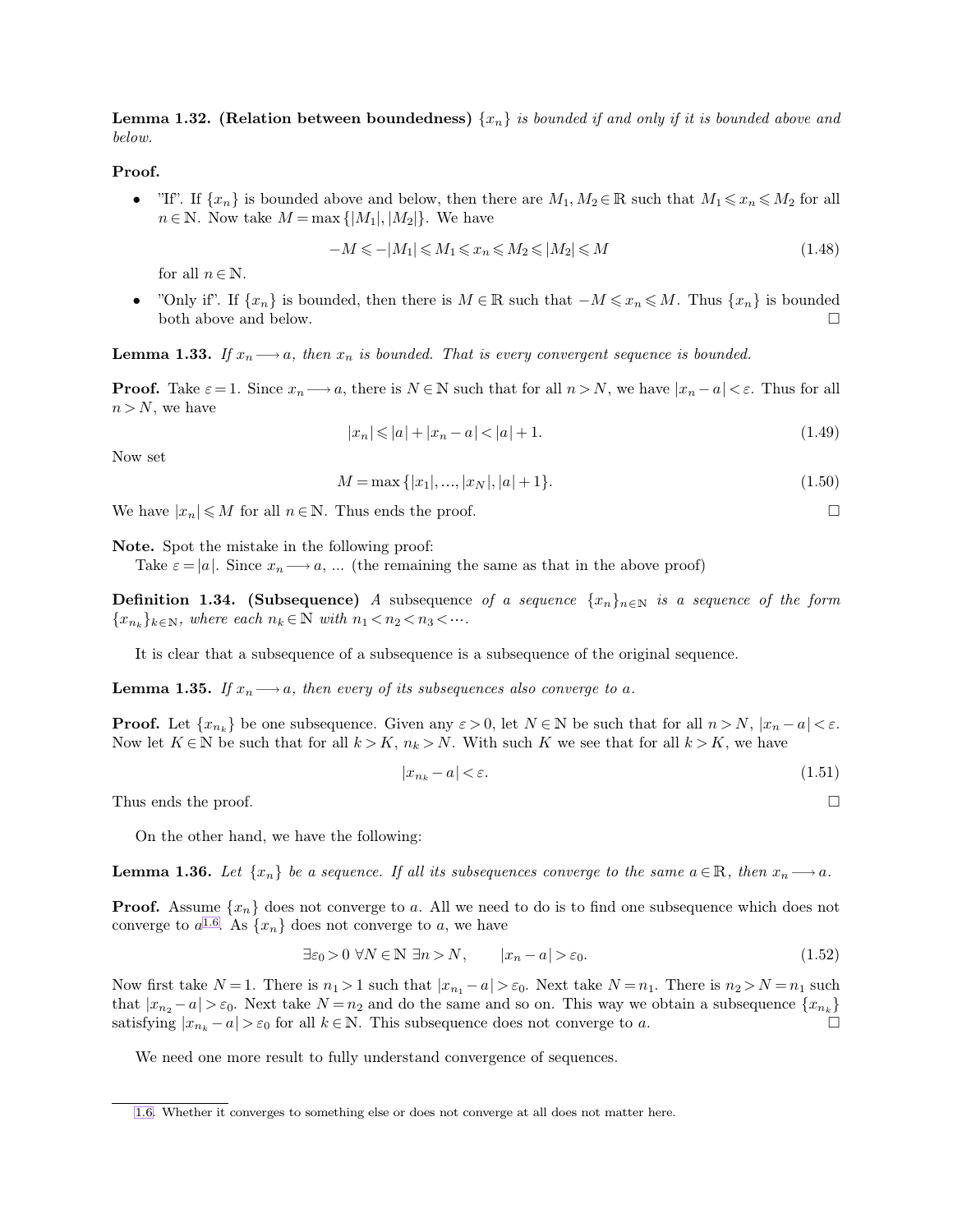# <span id="page-10-1"></span><span id="page-10-0"></span>**1.3. Bolzano-Weierstrass.**

## **1.3.1. The theorem and its consequences.**

We first state the theorem and discuss its significance. The proof is postponed to Section [1.3.3.](#page-11-0)

**Theorem 1.37. (Bolzano-Weierstrass)** Let  $\{x_n\}$  be bounded a sequence of real numbers. Then there is *a converging subsequence.*

**Remark 1.38.** The theorem not only tell us something about simple cases, such as  $(-1)^n$  for which we can easily get a convergent subsequence, it also tell us sequences like  $\{\sin n\}$  also has convergent subsequence $(s)$ .<sup>1.7</sup>

**Theorem 1.39. (Classification of sequences)** Let  $\{x_n\}$  be a sequence of real numbers. Then one of the *following is true:*

- *a*) x<sup>n</sup> *converges;*
- *b*)  $\{x_n\}$  *is not bounded.*
- *c*) *There are two convergent subsequences with different limits.*

**Remark 1.40.** a) and b),c) are clearly mutually exclusive. On the other hand both b) c) may be true for

a single sequence. For example let 
$$
a_n = \begin{cases} 1 & n = 4k+1 \\ n & n = 4k+2 \\ -1 & n = 4k+3 \\ -n & n = 4k+4 \end{cases}
$$
 for  $k \in \mathbb{N}$ .

**Proof.** It is clear that a) and b) are mutually exclusive. The only thing left to show is that if  $\{x_n\}$  is bounded and does not converge, then it has two converging subsequences with different limits.

Since  $\{x_n\}$  is bounded, by the Bolzano-Weierstrass theorem there is a converging subsequence. We denote its limit by a. Since  $x_n \rightarrow a$ , by definition there must be  $\varepsilon_0 > 0$  such that for every  $N \in \mathbb{N}$  there is  $n > N$ with  $|x_n - a| > \varepsilon_0$ . From this we can get a subsequence satisfying  $|x_{n_k} - a| > \varepsilon_0$  as follows:

- i. Take  $N = 1$ . There is  $|x_{n_1} a| > \varepsilon_0$ ;
- ii. Take  $N = n_1$ . Find  $|x_{n_2} a| > \varepsilon_0$ ;
- iii. Take  $N = n_2, ...$

Now apply the Bolzano-Weierstrass theorem to this subsequence. We see that there is a converging subsequence (to this subsequence), called  $\{x_{n_{k_l}}\}\ (l=1,2,3,...)$ . Let  $x_{n_{k_l}} \longrightarrow a'$  as  $l \longrightarrow \infty$ . We show that  $a' \neq a$ . Assume the contrary. Then  $x_{n_{k_l}} \longrightarrow a$ . By definition there is  $N \in \mathbb{N}$  such that  $|x_{n_{k_l}} - a| < \varepsilon_0$  for all  $l > N$ . But this contradicts the fact that  $x_{n_{k_l}}$  are chosen from  $x_{n_k}$  which satisfies  $|x_{n_k} - a| > \varepsilon_0$  for all  $k \in \mathbb{N}$ .  $\Box$ 

# **1.3.2. Monotone sequences.**

To prove the Bolzano-Weierstrass theorem, we first study monotone sequences.

**Definition 1.41.** *A sequence*  $\{x_n\}$  *is increasing if*  $x_{n+1} \ge x_n$  *for all n (strictly increasing of*  $x_{n+1} > x_n$  *for all*  $n \in \mathbb{N}$ *);* A sequence is decreasing if  $x_{n+1} \le x_n$  for all n *(strictly decreasing if*  $x_{n+1} \le x_n$  for all  $n \in \mathbb{N}$ *);* A *sequence is monotone if it is either increasing or decreasing.*

Convergence results when monotonicity meets boundedness.

[<sup>1.7.</sup>](#page-10-0) In fact, for every  $-1 \leq a \leq 1$ , there is a subsequence of  $\{\sin n\}$  convergent to a.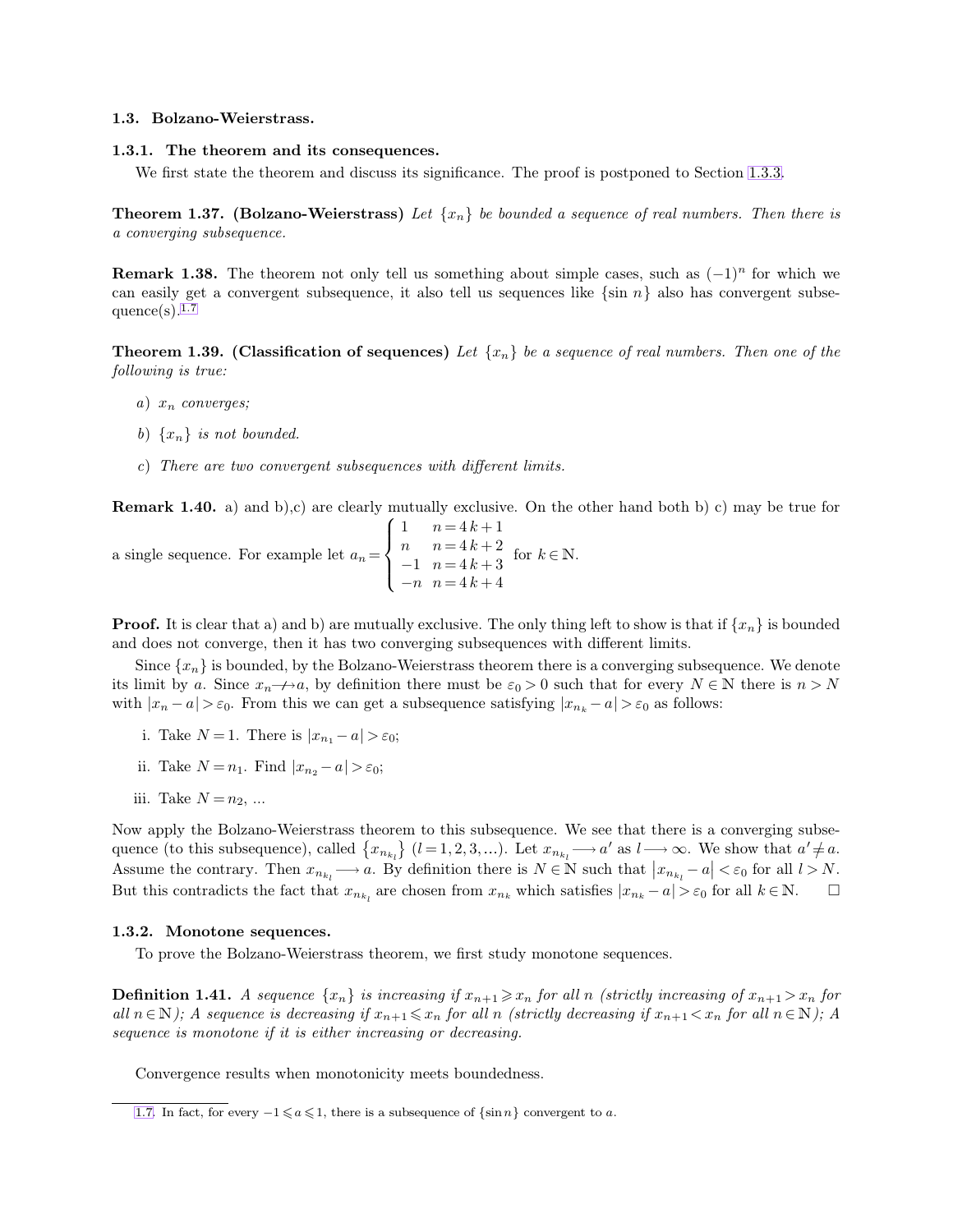<span id="page-11-0"></span>**Lemma 1.42.** Let  $\{x_n\}$  be monotone increasing (decreasing) and bounded above (below). Then  $x_n \longrightarrow a$  for *some*  $a \in \mathbb{R}$ *.* 

**Proof.** Since  $\{x_n\}$  is bounded above. There is  $M \in \mathbb{R}$  such that  $x_n \leq M$  for all  $n \in \mathbb{N}$ .

We now show that  $x_n$  is Cauchy through proof by contradiction. Assume  $x_n$  is not Cauchy, then there is  $\varepsilon_0 > 0$  such that for every  $N \in \mathbb{N}$ , there are  $n, m > N$  with  $|x_n - x_m| > \varepsilon_0$ .

Now take  $N = 1$ . We find  $n_2 > n_1 > 1$  with  $|x_{n_2} - x_{n_1}| > \varepsilon_0$ . Next take  $N = n_2$ , we have  $n_4 > n_3 > n_2$ with  $|x_{n_4} - x_{n_3}| > \varepsilon_0$ . Doing this repeatedly, we obtain a (still increasing) subsequence  $x_{n_k}$  such that  $|x_{n_{2k}} - x_{n_{2k-1}}| > \varepsilon_0$ . Since this subsequence is still increasing,

$$
x_{n_{2k}} \geqslant (x_{n_{2k}} - x_{n_{2k-1}}) + (x_{n_{2k-2}} - x_{n_{2k-3}}) + \dots + (x_{n_2} - x_{n_1}) + x_{n_1} > k \varepsilon_0 + x_{n_1}.\tag{1.53}
$$

Taking  $k > (M - x_{n_1})/\varepsilon_0$  we reach  $x_{n_{2k}} > M$ . Contradiction.

**Remark 1.43.** An alternative proof is as follows: Let  $A = \{a \in \mathbb{R} : a < x_n \text{ for some } n \in \mathbb{N}\}\.$  We can show that A has an upper bound and is nonempty. Applying the least upper bound property of R, there is  $b_{\min} \in \mathbb{R}$ such that  $b_{\min}\geq a$  for all  $a\in A$ , and for every  $b, there is  $a\in A$  satisfying  $a>b$ . Then prove  $x_n\longrightarrow b_{\min}$ .$ This approach is left as exercise.

#### **1.3.3. Proof of Bolzano-Weierstrass.**

All we need to do is to find a monotone subsequence from  $\{x_n\}$ .

**Proof.** (of Bolzano-Weierstrass) Consider the following subsequences of  $\{x_n\}: x_m, x_{m+1}, x_{m+2}, \ldots$  There are only two cases:

• For every such sequence, there is a smallest element:  $x_{n_1} = x_1$ ,

<span id="page-11-1"></span>
$$
x_{n_k} := \min\{x_{n_{k-1}+1}, x_{n_{k-1}+2}, \ldots\}.
$$
\n(1.54)

In this case we know that  ${x_{n_k}}$  is a subsequence of  ${x_n}$  and it is increasing and bounded above. Applying Lemma [1.42](#page-11-1) to this subsequence we see that it converges to some  $a \in \mathbb{R}$ .

• There is one m, such that there is no smallest element in  $\{x_{n_m+1}, x_{n_m+2}, ...\}$ . Set  $\tilde{x}_{n_1} = x_{n_m+1}$ . Set  $n_2$  to be the smallest number that  $\tilde{x}_{n_2} < \tilde{x}_{n_1}$ , that is  $\tilde{x}_i \geq \tilde{x}_{n_1}$  for all  $n_1 \leq i < n_2$ . This can be done because there is no smallest number. Set  $n_3$  to be the smallest number that  $\tilde{x}_{n_3} < \tilde{x}_{n_2}$ , and so on. This way we obtained a decreasing subsequence which is bounded below. Applying Lemma [1.42](#page-11-1) to this subsequence we see that it converges to some  $a \in \mathbb{R}$ .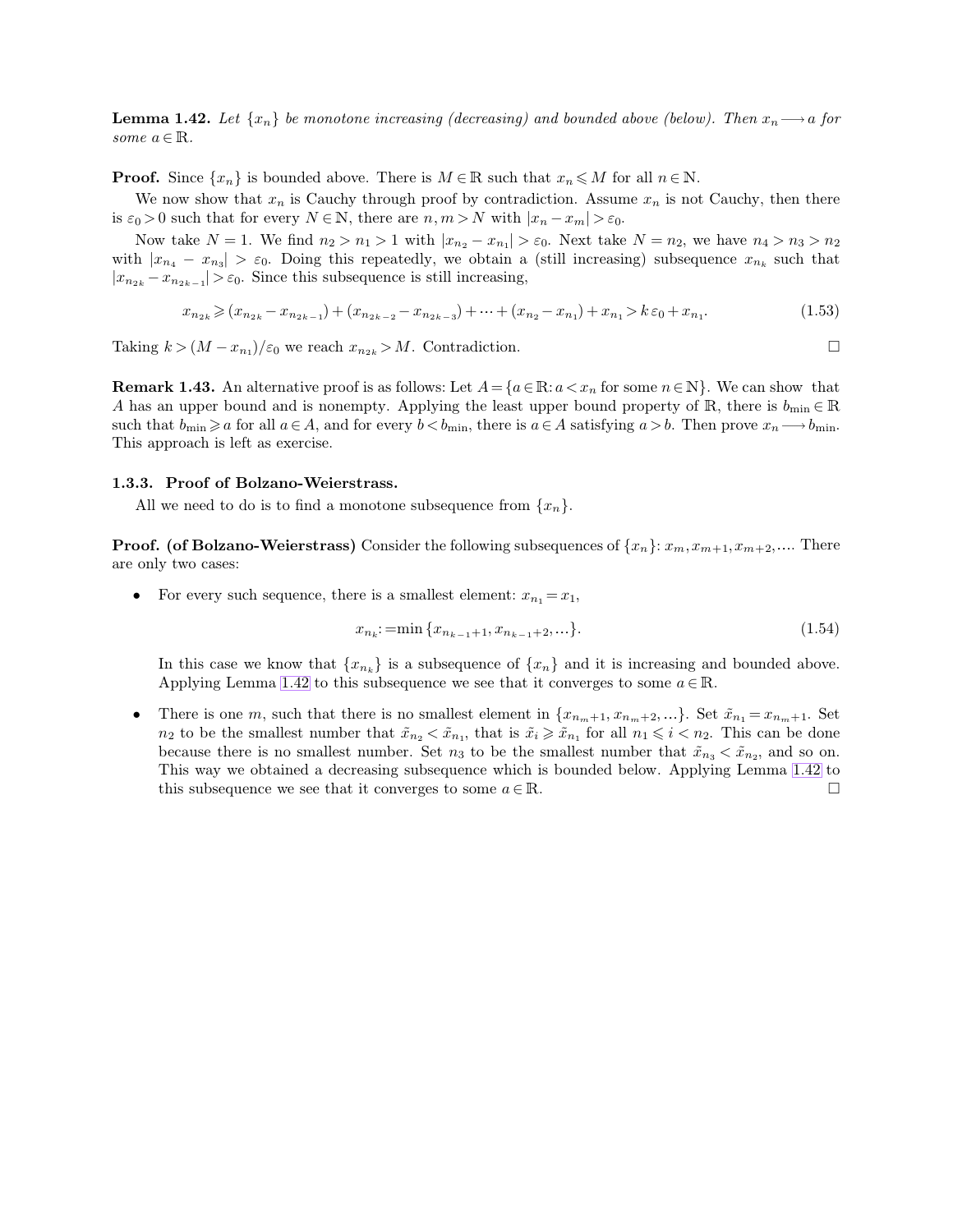### **1.4. Infinity Limits.**

We have seen that a sequence has to be in exactly one of the following three situations:

- 1. It converges to a real number;
- 2. It oscillates with non-vanishing amplitude;
- 3. It is unbounded.

In this section we take a closer look at the third situation.

**Example 1.44.** Consider the following two sequences

$$
x_n = n; \qquad y_n = n\sin\left(n\right). \tag{1.55}
$$

Both are unbounded. However they are different:  $\{x_n\}$  has a very predictable behavior as  $n \longrightarrow \infty$  while  $\{y_n\}$  does not.

**Definition 1.45.** *A sequence*  $\{x_n\}$  *is said to diverge to*  $+\infty$ *, denoted*  $x_n \longrightarrow +\infty$ *, if for any*  $M \in \mathbb{R}$  *there is*  $N \in \mathbb{N}$  *such that for all*  $n > N$ ,  $x_n > M$ . Or in formal logic

$$
\forall M \in \mathbb{R} \; \exists N \in \mathbb{N} \; such \; that \; \forall n > N, \qquad x_n > M. \tag{1.56}
$$

*Similarly, a sequence*  $\{x_n\}$  *is said to diverge to*  $-\infty$ *, denoted*  $x_n \longrightarrow -\infty$ *, if* 

$$
\forall M \in \mathbb{R} \exists N \in \mathbb{N} \text{ such that } \forall n > N, \qquad x_n < M. \tag{1.57}
$$

**Note.** Often the  $+$  in  $+\infty$  is omitted.

**Definition 1.46.** R *together with* ±∞ *is called "extended real numbers". That is extended real numbers is the set*  $\mathbb{R} \cup \{\infty, -\infty\}.$ 

Most results involving finite limits can be readily extended to include the cases  $\rightarrow \pm \infty$ , as long as these rules are followed:

$$
x + \infty = \infty, \qquad x - \infty = -\infty, \qquad x \in \mathbb{R} \tag{1.58}
$$

$$
x \cdot \infty = \infty, \qquad x \cdot (-\infty) = -\infty, \qquad x > 0 \tag{1.59}
$$

$$
x \cdot \infty = -\infty, \qquad x \cdot (-\infty) = \infty, \qquad x < 0 \tag{1.60}
$$

$$
\infty + \infty = \infty, \qquad -\infty - \infty = -\infty \tag{1.61}
$$

$$
\infty \cdot \infty = (-\infty) \cdot (-\infty) = \infty \quad \infty \cdot (-\infty) = (-\infty) \cdot (\infty) = -\infty \tag{1.62}
$$

and the following are not involved:  $\infty - \infty$  or  $0 \cdot (+\infty)$  or  $0 \cdot (-\infty)$ .

**Proposition 1.47. (Extension of Proposition [1.21\)](#page-5-2)** Let  $x_n \rightarrow a$ ,  $y_n \rightarrow b$  where a,b are extended real *numbers. Then*

*a*)  $x_n \pm y_n \longrightarrow a \pm b$ ;

b) 
$$
x_n y_n \longrightarrow a b;
$$

*c*) If  $b \neq 0$ , then  $x_n/y_n \longrightarrow a/b$ .

**Proof.** We only prove the product case and leave other cases as exercises.

When both  $a, b \in \mathbb{R}$ , the proof has been done in Proposition [1.21.](#page-5-2) Here we need to study the two new cases:  $a, b = \pm \infty$  and  $a \in \mathbb{R}, b = \pm \infty$  or  $a = \pm \infty, b \in \mathbb{R}$ .

- Case 1. We only prove for  $a = b = \infty$ . (The other three sub-cases can be proved similarly.) As  $\infty \cdot \infty = \infty$ , we need to show that for every  $M \in \mathbb{R}$ , there is  $N \in \mathbb{N}$  such that for all  $n > N$ ,  $x_n y_n > M$ . For every given  $M \in \mathbb{R}$ , since  $x_n \longrightarrow \infty$ , there is  $N_1 \subseteq N$  such that for all  $n > N_1$ ,  $x_n > \sqrt{|M|}$ ; Similarly there is  $N_2 \in \mathbb{N}$  such that for all  $n > N_2$ ,  $y_n > \sqrt{|M|}$ . Now take  $N = \max\{N_1, N_2\}$ . For any  $n > N$ , we have  $x_n y_n > \sqrt{|M|} \sqrt{|M|} = |M| \geq M$ .
- Case 2. We only prove for  $a > 0$ ,  $b = \infty$  (The other seven sub-cases can be proved similarly). We need to show that for every  $M \in \mathbb{R}$ , there is  $N \in \mathbb{N}$  such that for all  $n > N$ ,  $x_n y_n > M$ .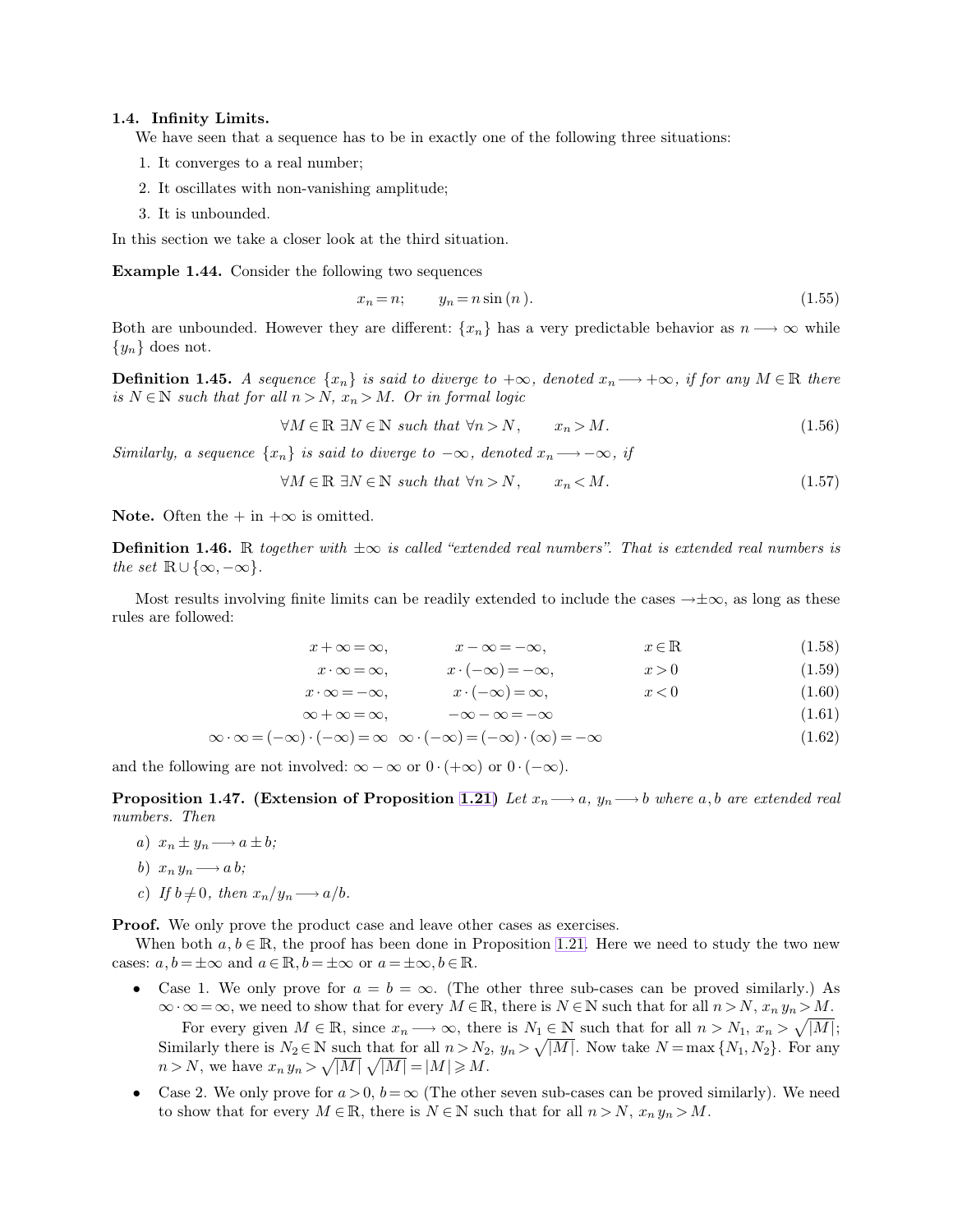Since  $x_n \longrightarrow a > 0$ , there is  $N_1 \in \mathbb{N}$  such that for all  $n > N_1$ ,  $x_n > a/2$ . On the other hand, as  $y_n \longrightarrow \infty$ , there is  $N_2 \in \mathbb{N}$  such that for all  $n > N_2$ ,  $y_n > 2 |M|/a$ . Now take  $N = \max\{N_1, N_2\}$ , for every  $n > N$  we have  $x_n y_n > (a/2) (2|M|/a) = |M| \ge M$ . every  $n > N$  we have  $x_n y_n > (a/2) (2|M|/a) = |M| \ge M$ .

**Example 1.48.** The reason why  $\infty - \infty$  or  $0 \cdot (+\infty)$  or  $0 \cdot (-\infty)$  should not be involved is that in those cases the results depend on how  $\infty$  is approached and consequently differ case by case. For example,  $1/n^2 \longrightarrow 0$ ,  $n \longrightarrow \infty$ ,  $n^3 \longrightarrow \infty$  but  $(1/n^2) \cdot n \longrightarrow 0$  while  $(1/n^2) \cdot n^3 \longrightarrow \infty$ . So  $0 \cdot \infty$  cannot be defined. As an exercise, examples should be constructed for other cases.

**Theorem 1.49.** (Extension of Comparison Theorem [1.22\)](#page-5-1) Let  $x_n \longrightarrow a$ ,  $y_n \longrightarrow b$  with a, b extended *real numbers. If there is*  $N_0 \in \mathbb{N}$  *such that*  $x_n \leq y_n$  *for all*  $n \geq N_0$ *, then* 

$$
\lim_{n \to \infty} x_n \leqslant \lim_{n \to \infty} y_n. \tag{1.63}
$$

**Proof.** Here we only need to deal with three cases:  $a = -\infty, a \in \mathbb{R}, a = +\infty$ .

- $a = -\infty$ . As  $-\infty \leq b$  for every extended real number b, the proof ends.
- $a \in \mathbb{R}$ . If  $b \in \mathbb{R}$ , the conclusion follows from Theorem [1.22.](#page-5-1) If  $b = \infty$ , the conclusion holds. We only need to show that  $b = -\infty$  cannot happen. Assume the contrary. As  $x_n \longrightarrow a \in \mathbb{R}$ , there is  $N_1 \in \mathbb{N}$ such that for all  $n > N_1$ ,  $x_n > a - 1$ . On the other hand, as  $y_n \longrightarrow -\infty$ , there is  $N_2 \in \mathbb{N}$  such that for all  $n > N_2$ ,  $y_n < a - 1$ . Take  $N = \max\{N_1, N_2, N_0\}$ . For every  $n > N$ , we have  $y_n < a - 1 < x_n$  while at the same time by assumptions in the theorem,  $x_n \leq y_n$ . Contradiction.
- $a = \infty$ . We need to show that  $b = -\infty$  or  $b \in \mathbb{R}$  would lead to contradiction. The proof is very similar to that of the previous case and is left as exercise.

**Theorem 1.50. (Extension of "Squeeze Theorem" [1.24\)](#page-6-1)** *Let*  $x_n \to a$  *and*  $y_n \to a$  *where* a *is an extended real number. Let*  $\{w_n\}$  *be a sequence. Assume that there is*  $N_0 \in \mathbb{N}$  *such that for all*  $n \geq N_0$ ,

$$
x_n \leqslant w_n \leqslant y_n. \tag{1.64}
$$

*then*  $w_n \longrightarrow a$ *.* 

**Proof.** We only need to prove the following two cases:  $a = \infty$  and  $a = -\infty$ .

- $a = \infty$ . For any  $M \in \mathbb{R}$ , there is  $N_1 \in \mathbb{N}$  such that  $x_n > M$  for all  $n > N_1$ . Now take  $N = \max\{N_0, N_1\}$ . Then we have for all  $n > N$ ,  $w_n \geq x_n > M$ . Therefore  $w_n \longrightarrow \infty$ .
- $a=-\infty$ . For any  $M \in \mathbb{R}$  there is  $N_1 \in \mathbb{N}$  such that  $y_n < M$  for all  $n>N_1$ . Now take  $N = \max\{N_0, N_1\}$ . Then we have for all  $n > N$ ,  $w_n \leq y_n < M$ . Therefore  $w_n \longrightarrow -\infty$ .

**Theorem 1.51. (Extension of Subsequence Lemmas [1.35,](#page-9-1) [1.36\)](#page-9-2)** *Let* {x<sup>n</sup>} *be a sequence.*

- *a*) If  $x_n \longrightarrow a$ , then every subsequence  $\longrightarrow a$ ;
- *b*) If every subsequence converges to the same a, then  $x_n \rightarrow a$ .

**Proof.** Since  $a \in \mathbb{R}$  has already been settled in Lemmas [1.35,](#page-9-1) [1.36,](#page-9-2) we only need to deal with  $a = \pm \infty$ . We only prove for  $a = \infty$  here. The case  $a = -\infty$  can be proved similarly and is left as exercise.

- a) For any given  $M \in \mathbb{R}$ , there is  $N \in \mathbb{N}$  such that for all  $n > N$ ,  $x_n > M$ . Let  $\{x_{n_k}\}\)$  be an arbitrary subsequence. Since  $n_1 < n_2 < n_3 < \cdots$  there is  $K \in \mathbb{N}$  such that for all  $k > K$ ,  $n_k > N$ , and consequently  $x_{n_k} > M$  for all  $k > K$ .
- b) We prove by contradiction. Assume that all of its subsequences  $\rightarrow \infty$  but  $x_n \rightarrow \infty$ . Then there is  $M_0 \in \mathbb{R}$  such that for every  $N \in \mathbb{N}$  there is  $n > N$  such that  $x_n \leq M_0$ . Take  $N = 1$ , we obtain  $x_{n_1} \leqslant M_0$ . Now take  $N = n_1$ , we obtain  $n_2 > n_1$  with  $x_{n_2} \leq M_0$ . Doing this again and again we obtain a subsequence  $x_{n_k}$  with  $x_{n_k} \leqslant M_0$ . There are two cases:
	- There is  $M \in \mathbb{R}$  such that  $x_{n_k} \geqslant M$  for all k. In this case we can apply Bolzano-Weierstrass to obtain a convergent subsequence  $x_{n_{k_l}}$ . As  $M \leqslant x_{n_{k_l}} \leqslant M_0$ , the comparison theorem [1.22](#page-5-1) leads to  $x_{n_{k_l}} \longrightarrow b$  for some  $M \leqslant b \leqslant M_0$ .